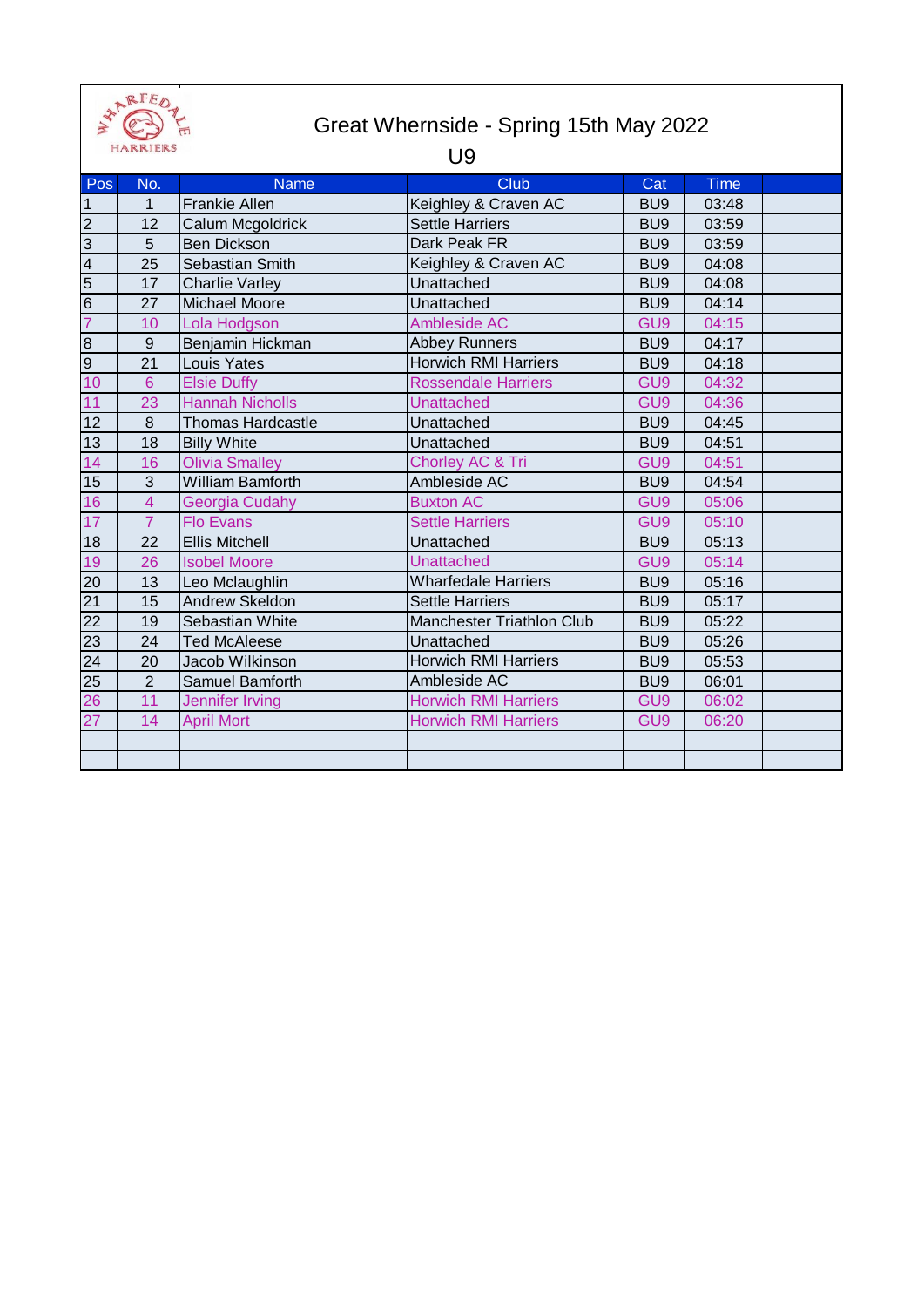|                 | ARFED<br><b>Great Whernside - Spring</b> |                           |                                  |             |       |  |
|-----------------|------------------------------------------|---------------------------|----------------------------------|-------------|-------|--|
|                 | HARRIERS                                 |                           | U11                              |             |       |  |
| Pos             | No.                                      | <b>Name</b>               | <b>Club</b>                      | Cat         | Time  |  |
| $\vert$ 1       | 128                                      | Harri Tancrel             | Helm Hill                        | <b>BU11</b> | 06:06 |  |
| $\overline{2}$  | 123                                      | <b>Charlie Porteous</b>   | <b>Bingley Harriers &amp; AC</b> | <b>BU11</b> | 06:07 |  |
| $\overline{3}$  | 114                                      | <b>Charlie Headley</b>    | Keighley & Craven AC             | <b>BU11</b> | 06:21 |  |
| $\overline{4}$  | 122                                      | <b>Jack Mitchell</b>      | <b>Trawden AC</b>                | <b>BU11</b> | 06:33 |  |
| 5               | 135                                      | <b>Alice White</b>        | <b>Skipton AC</b>                | <b>GU11</b> | 06:38 |  |
| $6\overline{6}$ | 141                                      | <b>Harriet Carter</b>     | <b>Ilkley Harriers</b>           | <b>GU11</b> | 06:40 |  |
| $\overline{7}$  | 132                                      | Morgan Watson             | Chorley AC & Tri                 | <b>BU11</b> | 06:58 |  |
| $\infty$        | 116                                      | Jos Jebb                  | <b>Helm Hill</b>                 | <b>BU11</b> | 07:00 |  |
| $\overline{9}$  | 110                                      | <b>Kit Evans</b>          | Ambleside AC                     | <b>BU11</b> | 07:04 |  |
| 10              | 142                                      | Dylan Alcock              | <b>Wharfedale Harriers</b>       | <b>BU11</b> | 07:08 |  |
| 11              | 126                                      | James Skeldon             | <b>Settle Harriers</b>           | <b>BU11</b> | 07:10 |  |
| 12              | 129                                      | <b>Iris Thwaites</b>      | Ambleside AC                     | <b>GU11</b> | 07:12 |  |
| 13              | 102                                      | Lewis Allen               | Keighley & Craven AC             | <b>BU11</b> | 07:14 |  |
| 14              | 147                                      | <b>Bleu Bailey</b>        | <b>Staffs Moorlands AC</b>       | <b>GU11</b> | 07:19 |  |
| 15              | 113                                      | <b>Lucy Hardcastle</b>    | Unattached                       | <b>GU11</b> | 07:25 |  |
| 16              | 148                                      | <b>India Bellwood</b>     | Keighley & Craven AC             | <b>GU11</b> | 07:28 |  |
| 17              | 150                                      | <b>Herbie Marston</b>     | Helm Hill                        | <b>BU11</b> | 07:29 |  |
| 18              | 108                                      | <b>Stanley Cook</b>       | <b>Buxton AC</b>                 | <b>BU11</b> | 07:34 |  |
| 19              | 143                                      | James McAleese            | Ambleside AC                     | <b>BU11</b> | 07:36 |  |
| 20              | 104                                      | <b>Charlie Butler</b>     | <b>Keswick AC</b>                | <b>BU11</b> | 07:36 |  |
| 21              | 106                                      | Sebastian Chambers        | Keighley & Craven AC             | <b>BU11</b> | 07:37 |  |
| 22              | 109                                      | Lewis Dalton              | Helm Hill                        | <b>BU11</b> | 07:44 |  |
| 23              | 118                                      | <b>Alfie Maroney</b>      | <b>Wharfedale Harriers</b>       | <b>BU11</b> | 07:47 |  |
| 24              | 145                                      | William Jenner            | Chorley AC & Tri                 | <b>BU11</b> | 07:59 |  |
| 25              | 111                                      | <b>Stanley Evans</b>      | <b>Settle Harriers</b>           | <b>BU11</b> | 08:02 |  |
| 26              | 117                                      | Sophie Lawson             | Ambleside AC                     | <b>GU11</b> | 08:03 |  |
| 27              | 138                                      | <b>Martha Wood</b>        | <b>Macclesfield Harriers</b>     | <b>GU11</b> | 08:06 |  |
| 28              | 146                                      | <b>Olive Akers</b>        | <b>Otley AC</b>                  | <b>GU11</b> | 08:07 |  |
| 29              | 133                                      | <b>Robert Watson</b>      | Ambleside AC                     | <b>BU11</b> | 08:10 |  |
| 30              | 137                                      | <b>Ava Winstanley</b>     | Chorley AC & Tri                 | <b>GU11</b> | 08:16 |  |
| 31              | 152                                      | <b>Harry Newby</b>        | <b>Wharfedale Harriers</b>       | <b>BU11</b> | 08:17 |  |
| 32              | 101                                      | Henry Adams               | <b>Wharfedale Harriers</b>       | <b>BU11</b> | 08:20 |  |
| 33              | 115                                      | Freya Hodgson-Jones       | <b>Ambleside AC</b>              | <b>GU11</b> | 08:21 |  |
| 34              | 105                                      | Peter Butler              | Ambleside AC                     | <b>BU11</b> | 08:32 |  |
| 35              | 120                                      | <b>Ivy Marshall</b>       | Ambleside AC                     | <b>GU11</b> | 08:37 |  |
| 36              | 131                                      | <b>Lucy Ward</b>          | <b>Settle Harriers</b>           | <b>GU11</b> | 08:39 |  |
| 37              | 124                                      | Jasper Raby               | Chorley AC & Tri                 | <b>BU11</b> | 08:47 |  |
| 38              | 125                                      | <b>Tess Reedy</b>         | Ambleside AC                     | <b>GU11</b> | 08:50 |  |
| 39              | 107                                      | Ralph Coe                 | Dark Peak FR                     | <b>BU11</b> | 08:52 |  |
| 40              | 134                                      | Stephen Watson            | Ambleside AC                     | <b>BU11</b> | 08:57 |  |
| 41              | 103                                      | George Bradley            | St Theresas AC                   | <b>BU11</b> | 09:01 |  |
| 42              | 112                                      | <b>Casey George</b>       | <b>Halifax Harriers</b>          | <b>GU11</b> | 09:02 |  |
| 43              | 140                                      | Georgie Illstone          | <b>Calder Valley FR</b>          | <b>GU11</b> | 09:08 |  |
| 44              | 144                                      | <b>Amelie Angus</b>       | <b>Settle Harriers</b>           | <b>GU11</b> | 09:21 |  |
| 45              | 139                                      | Amelia Raven              | <b>Wharfedale Harriers</b>       | <b>GU11</b> | 09:28 |  |
| 46              | 136                                      | <b>Maddison Wilkinson</b> | <b>Horwich RMI Harriers</b>      | <b>GU11</b> | 09:48 |  |
| 47              | 149                                      | <b>Lily Robinson</b>      | <b>Wharfedale Harriers</b>       | <b>GU11</b> | 10:04 |  |
| 48              | 121                                      | Mia Mclaughlin            | <b>Wharfedale Harriers</b>       | <b>GU11</b> | 10:32 |  |
|                 |                                          |                           |                                  |             |       |  |
|                 |                                          |                           |                                  |             |       |  |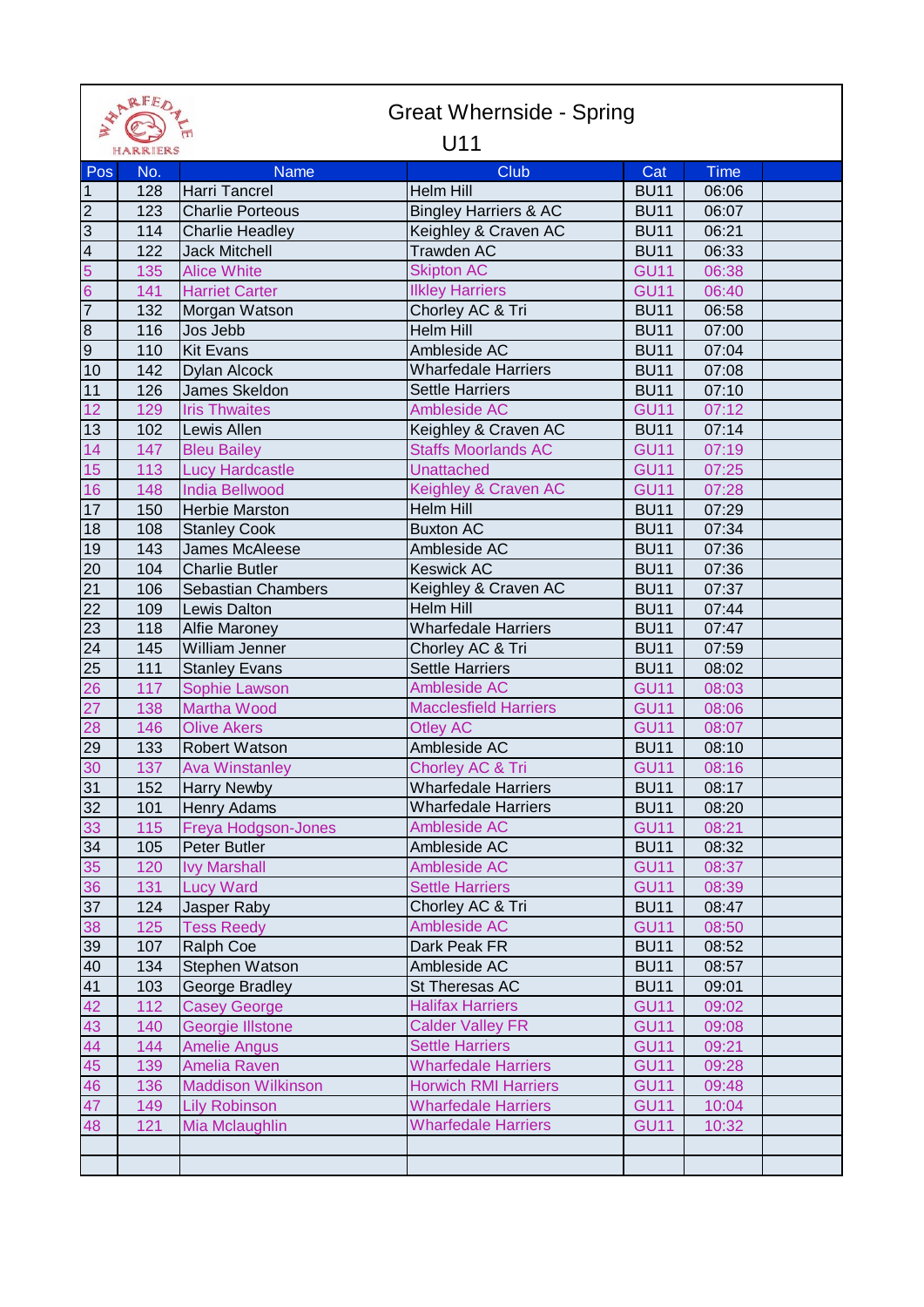|                                           | FARKFED 1       |                         | <b>Great Whernside - Spring</b>      |             |             |
|-------------------------------------------|-----------------|-------------------------|--------------------------------------|-------------|-------------|
|                                           | <b>HARRIERS</b> |                         | U <sub>13</sub>                      |             |             |
| Pos                                       | No.             | <b>Name</b>             | <b>Club</b>                          | Cat         | <b>Time</b> |
| $\overline{1}$                            | 236             | <b>Clara Mckee</b>      | <b>Calder Valley FR</b>              | <b>GU13</b> | 09:41       |
| $\overline{2}$                            | 263             | Thomas Wood             | <b>Macclesfield Harriers</b>         | <b>BU13</b> | 10:17       |
| $\frac{3}{4}$ $\frac{4}{5}$ $\frac{5}{6}$ | 260             | <b>Adrian White</b>     | <b>Trafford AC</b>                   | <b>BU13</b> | 10:26       |
|                                           | 219             | <b>Charlie Dobson</b>   | <b>Rossendale Harriers</b>           | <b>BU13</b> | 10:27       |
|                                           | 270             | <b>Robert Carter</b>    | <b>Ilkley Harriers</b>               | <b>BU13</b> | 10:38       |
|                                           | 258             | Cooper Wadsworth        | <b>Helm Hill</b>                     | <b>BU13</b> | 10:40       |
| $\overline{7}$                            | 240             | Jacob O'Sullivan        | Keighley & Craven AC                 | <b>BU13</b> | 10:52       |
| $\infty$                                  | 228             | Joseph Green            | Ambleside AC                         | <b>BU13</b> | 10:55       |
| $\overline{9}$                            | 217             | Jack Dickson            | Dark Peak FR                         | <b>BU13</b> | 10:57       |
| 10                                        | 252             | <b>Riley Scott</b>      | Leven Valley AC                      | <b>BU13</b> | 11:05       |
| 11                                        | 223             | Magnus Foxwell          | Ambleside AC                         | <b>BU13</b> | 11:05       |
| 12                                        | 232             | <b>Isla Jebb</b>        | <b>Helm Hill</b>                     | <b>GU13</b> | 11:12       |
| 13                                        | 230             | Alfie Hickman           | <b>Abbey Runners</b>                 | <b>BU13</b> | 11:15       |
| 14                                        | 206             | <b>Alice Carr</b>       | <b>Rossendale Harriers</b>           | <b>GU13</b> | 11:17       |
| 15                                        | 259             | <b>Olivia Watkins</b>   | <b>Dark Peak FR</b>                  | <b>GU13</b> | 11:18       |
| 16                                        | 212             | <b>Archie Cole</b>      | <b>Calder Valley FR</b>              | <b>BU13</b> | 11:19       |
| 17                                        | 264             | <b>Harry Yates</b>      | <b>Horwich RMI Harriers</b>          | <b>BU13</b> | 11:22       |
| 18                                        | 210             | Harry Cliff             | <b>Calder Valley FR</b>              | <b>BU13</b> | 11:23       |
| 19                                        | 222             | <b>Marcie Ford</b>      | <b>Bingley Harriers &amp; AC</b>     | <b>GU13</b> | 11:24       |
| 20                                        | 205             | Oscar Bundy             | <b>Salford Harriers</b>              | <b>BU13</b> | 11:26       |
| 21                                        | 251             | <b>Oliver Scott</b>     | Leven Valley AC                      | <b>BU13</b> | 11:30       |
| $\overline{22}$                           | 257             | <b>Oscar Timbers</b>    | Keighley & Craven AC                 | <b>BU13</b> | 11:35       |
| 23                                        | 242             | <b>Izzy Patefield</b>   | <b>Wharfedale Harriers</b>           | <b>GU13</b> | 11:37       |
| 24                                        | 227             | Alexander Glenn         | Chorley AC & Tri                     | <b>BU13</b> | 11:39       |
| 25                                        | 203             | Rowan Bradley           | Ambleside AC                         | <b>BU13</b> | 11:39       |
| $\overline{26}$                           | 246             | <b>Benedict Raby</b>    | Chorley AC & Tri                     | <b>BU13</b> | 11:41       |
| 27                                        | 256             | <b>Fay Thomas</b>       | <b>Helm Hill</b>                     | <b>GU13</b> | 11:50       |
| 28                                        | 218             | <b>Tom Dickson</b>      | Dark Peak FR                         | <b>BU13</b> | 11:55       |
| 29                                        | 221             | <b>William Fludger</b>  | <b>Wirral AC</b>                     | <b>BU13</b> | 11:55       |
| 30                                        | 267             | Thomas Jebb             | <b>Bingley Harriers &amp; AC</b>     | <b>BU13</b> | 12:03       |
| 31                                        | 250             | Carl Sanderson          | <b>Settle Harriers</b>               | <b>BU13</b> | 12:06       |
| 32                                        | 201             | George Adams            | <b>Wharfedale Harriers</b>           | <b>BU13</b> | 12:12       |
| 33                                        | 254             | <b>Edward Shawcross</b> | Ambleside AC                         | <b>BU13</b> | 12:13       |
| 34                                        | 211             | <b>Stanley Coe</b>      | Dark Peak FR                         | <b>BU13</b> | 12:16       |
| 35                                        | 204             | <b>Sophie Brady</b>     | <b>Wharfedale Harriers</b>           | <b>GU13</b> | 12:17       |
| 36                                        | 235             | Mia Mcgoldrick          | <b>Settle Harriers</b>               | <b>GU13</b> | 12:19       |
| 37                                        | 271             | <b>Bella McCredie</b>   | <b>Clayton-le-Moors</b>              | <b>GU13</b> | 12:19       |
| 38                                        | 248             | <b>Millie Reid</b>      | Chorley AC & Tri                     | <b>GU13</b> | 12:22       |
| 39                                        | 247             | <b>Isobel Reid</b>      | Chorley AC & Tri                     | <b>GU13</b> | 12:23       |
| 40                                        | 202             | Monty Bowden            | Darlington Harriers                  | <b>BU13</b> | 12:24       |
| 41                                        | 274             | Ewan Angus              | <b>Settle Harriers</b>               | <b>BU13</b> | 12:29       |
| 42                                        | 208             | <b>Ruby Cleaver</b>     | <b>Rossendale Harriers</b>           | <b>GU13</b> | 12:31       |
| 43                                        | 273             | <b>Holly Nicholls</b>   | <b>Wigan &amp; District Harriers</b> | <b>GU13</b> | 12:34       |
| 44                                        | 278             | <b>Kitty Crossland</b>  | <b>Horwich RMI Harriers</b>          | <b>GU13</b> | 12:35       |
| 45                                        | 255             | <b>Lily Slater</b>      | Ambleside AC                         | <b>GU13</b> | 12:37       |
| 46                                        | 234             | Demitri Kyriacou        | Leven Valley AC                      | <b>BU13</b> | 12:39       |
| 47                                        | 231             | <b>Annabel Hinds</b>    | <b>Settle Harriers</b>               | <b>GU13</b> | 12:40       |
| 48                                        | 269             | <b>Jack Titmuss</b>     | <b>Horwich RMI Harriers</b>          | <b>BU13</b> | 12:45       |
| 49                                        | 272             | Sam Holdsworth          | <b>Wharfedale Harriers</b>           | <b>BU13</b> | 12:48       |
| 50                                        | 220             | Lyla Duffy              | <b>Rossendale Harriers</b>           | <b>GU13</b> | 12:51       |
| 51                                        | 276             | <b>Eleanor Jenner</b>   | Chorley AC & Tri                     | <b>GU13</b> | 12:53       |
| 52                                        | 207             | <b>Oscar Clayton</b>    | <b>Wharfedale Harriers</b>           | <b>BU13</b> | 13:03       |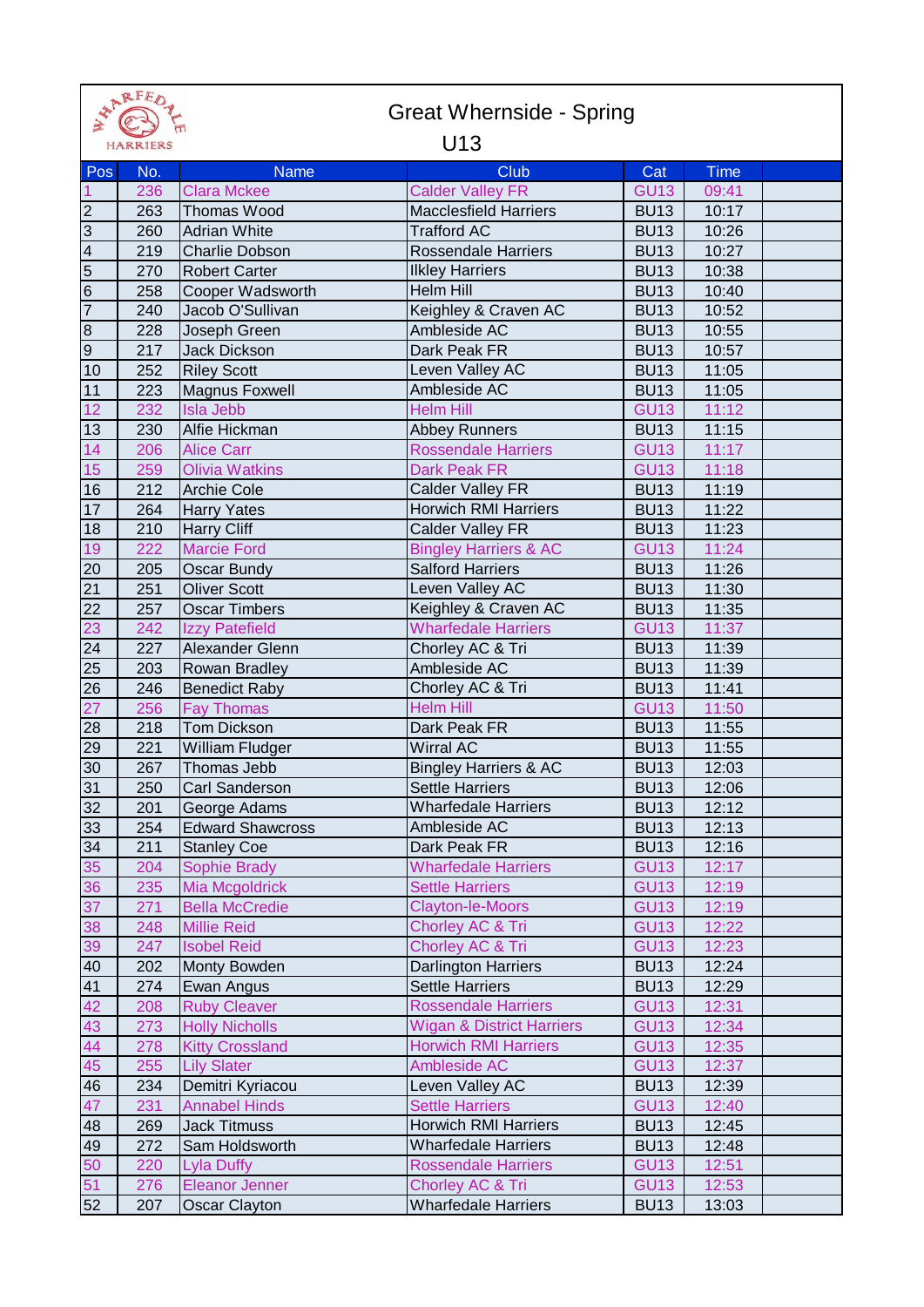| 53 | 253 | <b>Rosie Scott</b>       | Ambleside AC                      | <b>GU13</b> | 13:07      |  |
|----|-----|--------------------------|-----------------------------------|-------------|------------|--|
| 54 | 238 | <b>Holly Nicholls</b>    | <b>Rossendale Harriers</b>        | <b>GU13</b> | 13:08      |  |
| 55 | 275 | <b>Farrah Gerrett</b>    | Otley AC                          | <b>GU13</b> | 13:11      |  |
| 56 | 268 | <b>Isabelle Jebb</b>     | <b>Bingley Harriers &amp; AC</b>  | <b>GU13</b> | 13:16      |  |
| 57 | 280 | Elena Hooper             | <b>Wharfedale Harriers</b>        | <b>GU13</b> | 13:17      |  |
| 58 | 237 | <b>Lily Mort</b>         | <b>Horwich RMI Harriers</b>       | <b>GU13</b> | 13:18      |  |
| 59 | 243 | <b>Millie Porteous</b>   | <b>Ilkley Harriers</b>            | <b>GU13</b> | 13:19      |  |
| 60 | 265 | Evie Youngman            | <b>Cumberland FR</b>              | <b>GU13</b> | 13:43      |  |
| 61 | 215 | <b>F</b> Darcy           | Ambleside AC                      | <b>BU13</b> | 13:51      |  |
| 62 | 279 | <b>Iona Bell</b>         | <b>Rossendale Harriers</b>        | <b>GU13</b> | 13:54      |  |
| 63 | 216 | <b>Arthur Dickinson</b>  | Lancaster & Morecambe             | <b>BU13</b> | 13:56      |  |
| 64 | 281 | <b>Maisie Oddy</b>       | <b>Wharfedale Harriers</b>        | <b>GU13</b> | 14:05      |  |
| 65 | 277 | <b>Ava Brierly</b>       | Ambleside AC                      | <b>GU13</b> | 14:09      |  |
| 66 | 213 | <b>Freddie Crawford</b>  | <b>Helm Hill</b>                  | <b>BU13</b> | 14:27      |  |
| 67 | 262 | <b>Magnus Wills</b>      | <b>Wharfedale Harriers</b>        | <b>BU13</b> | 14:32      |  |
| 68 | 233 | Roisin Jordan            | <b>Oldham and Royton Harriers</b> | <b>GU13</b> | 14:47      |  |
| 69 | 209 | <b>Ella Cleavin</b>      | <b>Pudsey &amp; Bramley AC</b>    | <b>GU13</b> | 15:01      |  |
| 70 | 249 | <b>Jessica Rhea</b>      | <b>Ilkley Harriers</b>            | <b>GU13</b> | 15:07      |  |
| 71 | 261 | Daniel White             | <b>Trafford AC</b>                | <b>BU13</b> | 15:25      |  |
| 72 | 226 | <b>Sam Giles</b>         | <b>Bowland FR</b>                 | <b>BU13</b> | 15:46      |  |
| 73 | 214 | <b>Hannah Cudahy</b>     | <b>Buxton AC</b>                  | <b>GU13</b> | 15:48      |  |
| 74 | 229 | <b>Kate Hardcastle</b>   | <b>Mercia FR</b>                  | <b>GU13</b> | 16:06      |  |
| 75 | 266 | <b>Rebekah McKinney</b>  | <b>Wharfedale Harriers</b>        | <b>GU13</b> | 16:36      |  |
| 76 | 284 | <b>Harriette Claxton</b> | <b>Rossendale Harriers</b>        | <b>GU13</b> | 16:40      |  |
| 77 | 283 | <b>Grace Addington</b>   | <b>Rossendale Harriers</b>        | <b>GU13</b> | 16:47      |  |
| 78 | 282 | <b>Madeline Fuller</b>   | <b>Rossendale Harriers</b>        | <b>GU13</b> | <b>DNF</b> |  |
|    |     |                          |                                   |             |            |  |
|    |     |                          |                                   |             |            |  |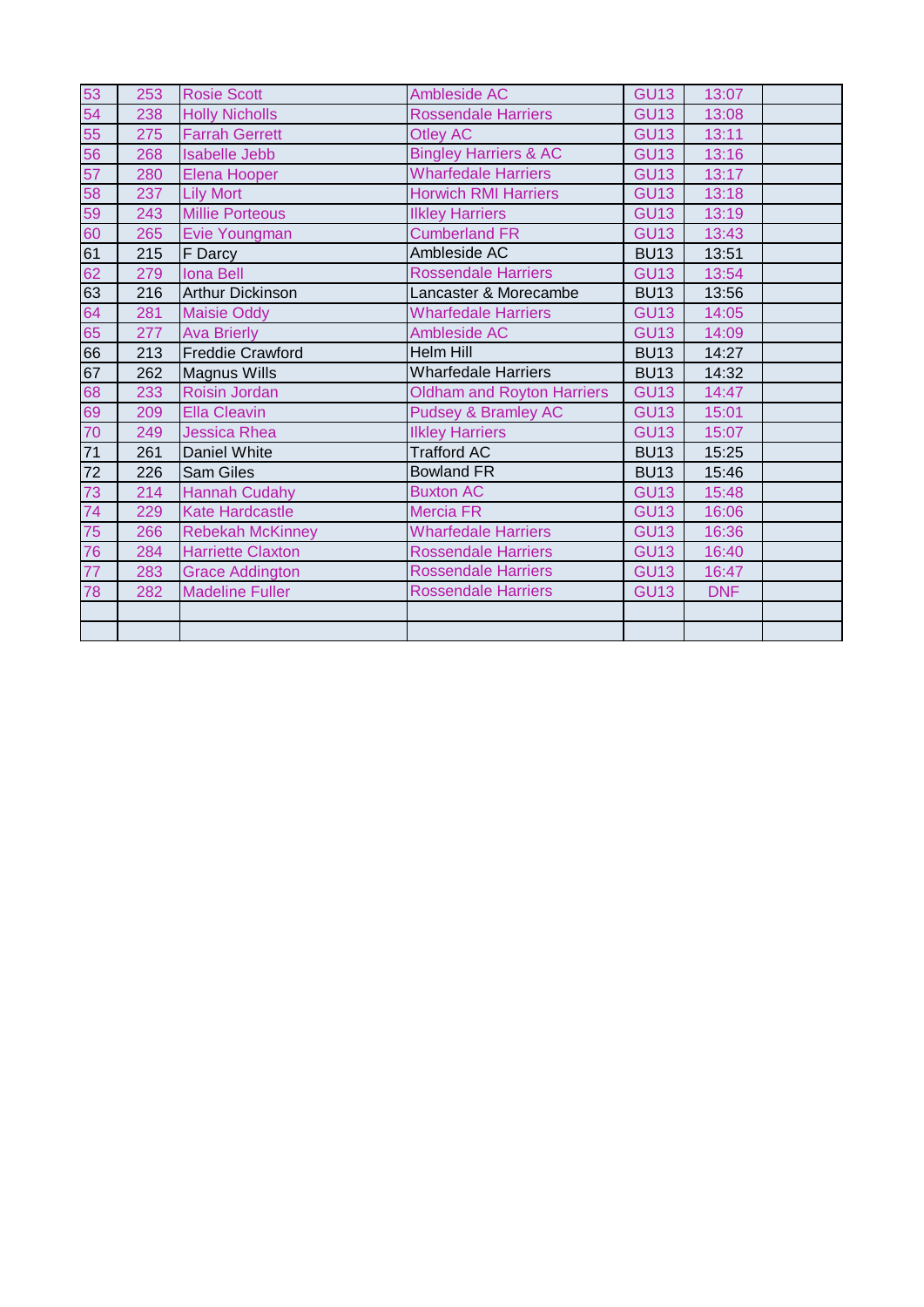|                | <b>APRFEDT</b><br><b>Great Whernside - Spring</b> |                         |                                                 |             |       |                    |  |
|----------------|---------------------------------------------------|-------------------------|-------------------------------------------------|-------------|-------|--------------------|--|
| $\geq$         | <b>HARRIERS</b>                                   |                         | U15                                             |             |       |                    |  |
| Pos            | No.                                               | <b>Name</b>             | <b>Club</b>                                     | Cat         | Time  | <b>InterCounty</b> |  |
| $\overline{1}$ | 365                                               | <b>Jack Sanderson</b>   | <b>Settle Harriers</b>                          | <b>BU15</b> | 13:46 | Y                  |  |
| $\overline{2}$ | 357                                               | <b>Archie Peaker</b>    | Keighley & Craven AC                            | <b>BU15</b> | 14:03 | Y                  |  |
| $\overline{3}$ | 333                                               | Ned Gallagher-Thompson  | Keighley & Craven AC                            | <b>BU15</b> | 14:09 |                    |  |
| $\frac{4}{5}$  | 383                                               | Ewen Wilkinson          | Keighley & Craven AC                            | <b>BU15</b> | 14:16 | Υ                  |  |
|                | 343                                               | <b>Oberon Kearney</b>   | <b>Wirral AC</b>                                | <b>BU15</b> | 14:33 | Y                  |  |
|                | 381                                               | Henry Ward              | Chorley AC & Tri                                | <b>BU15</b> | 14:36 | Y                  |  |
| $\overline{7}$ | 391                                               | Zac Jardine             | Keighley & Craven AC                            | <b>BU15</b> | 14:37 |                    |  |
| $\overline{8}$ | 351                                               | <b>Thomas Mckee</b>     | Calder Valley FR                                | <b>BU15</b> | 14:39 |                    |  |
| 9              | 310                                               | Ben Brassington         | Lancaster & Morecambe                           | <b>BU15</b> | 14:43 | Y                  |  |
| 10             | 334                                               | James Greenlay          | Otley AC                                        | <b>BU15</b> | 14:53 |                    |  |
| 11             | 314                                               | <b>Alfie Bundy</b>      | <b>Salford Harriers</b>                         | <b>BU15</b> | 14:56 | Y                  |  |
| 12             | 366                                               | <b>Oscar Shinn</b>      | <b>Ilkley Harriers</b>                          | <b>BU15</b> | 15:02 |                    |  |
| 13             | 301                                               | Alfie Addison           | Helm Hill                                       | <b>BU15</b> | 15:05 |                    |  |
| 14             | 339                                               | Megumi Hoshiko          | <b>Wirral AC</b>                                | <b>GU15</b> | 15:08 | Y                  |  |
| 15             | 359                                               | <b>Will Pease</b>       | <b>Barlick FR</b>                               | <b>BU15</b> | 15:13 |                    |  |
| 16             | 377                                               | Josh Todd               | Ambleside AC                                    | <b>BU15</b> | 15:14 | $\overline{Y}$     |  |
| 17             | 341                                               | Jay Hutchinson          | <b>Trafford AC</b>                              | <b>BU15</b> | 15:15 | Υ                  |  |
| 18             | 322                                               | <b>Jack Cook</b>        | <b>Buxton AC</b>                                | <b>BU15</b> | 15:17 | $\overline{Y}$     |  |
| 19             | 305                                               | Jamie Barnes            | <b>Wirral AC</b>                                | <b>BU15</b> | 15:21 | Y                  |  |
| 20             | 307                                               | <b>Penelope Boyle</b>   | <b>Leven Valley AC</b>                          | <b>GU15</b> | 15:24 | Ÿ                  |  |
| 21             | 316                                               | <b>William Chalk</b>    | Mynydd Du                                       | <b>BU15</b> | 15:33 | Υ                  |  |
| 22             | 372                                               | <b>Joseff Tancrel</b>   | Helm Hill                                       | <b>BU15</b> | 15:38 | $\overline{Y}$     |  |
| 23             | 385                                               | John Williamson         | Leven Valley AC                                 | <b>BU15</b> | 15:39 |                    |  |
| 24             | 355                                               | <b>Isla Pastor</b>      | <b>Wirral AC</b>                                | <b>GU15</b> | 15:39 | Y                  |  |
| 25             | 342                                               | Millie Jebb             | <b>Helm Hill</b>                                | <b>GU15</b> | 15:42 | Ÿ                  |  |
| 26             | 378                                               | <b>Graihagh Turner</b>  | <b>Penistone Footpath Runners</b>               | <b>GU15</b> | 15:44 | Y                  |  |
| 27             | 360                                               | <b>Ben Pold</b>         | Wirral AC                                       | <b>BU15</b> | 15:47 | $\overline{Y}$     |  |
| 28             | 311                                               | <b>Will Brayshaw</b>    | Helm Hill                                       | <b>BU15</b> | 15:51 |                    |  |
| 29             | 315                                               | Eli Cattermole          | <b>Halifax Harriers</b>                         | <b>BU15</b> | 15:52 |                    |  |
| 30             | 380                                               | Robbie Watmough         | <b>Settle Harriers</b>                          | <b>BU15</b> | 16:02 |                    |  |
| 31             | 384                                               | <b>Ben Williams</b>     | <b>Wirral AC</b>                                | <b>BU15</b> | 16:08 | Y.                 |  |
| 32             | 390                                               | Izzy Wright             | Keighley & Craven AC                            | <b>GU15</b> | 16:14 | Y                  |  |
| 33             | 345                                               | <b>Estelle Lowe</b>     | <b>Westbury Harriers</b>                        | <b>GU15</b> | 16:15 | Y                  |  |
| 34             | 338                                               | <b>Oliver Holder</b>    | <b>Ilkley Harriers</b>                          | <b>BU15</b> | 16:21 |                    |  |
| 35             | 318                                               | Jai Chauhan             | <b>Eryri Harriers</b>                           | <b>BU15</b> | 16:23 | Y                  |  |
| 36             | 375                                               | <b>Mark Titmuss</b>     | <b>Horwich RMI Harriers</b>                     | <b>BU15</b> | 16:25 |                    |  |
| 37             | 344                                               | Evan Lewis              | <b>Trafford AC</b>                              | <b>BU15</b> | 16:25 | Y                  |  |
| 38             | 379                                               | Noah Wadsworth          | <b>Helm Hill</b>                                | <b>BU15</b> | 16:27 | Y                  |  |
| 39             | 325                                               | Cai Dafydd              | <b>Betsi Runaways</b>                           | <b>BU15</b> | 16:29 | Y                  |  |
| 40             | 327                                               | <b>Augustin Downing</b> | <b>Westbury Harriers</b>                        | <b>BU15</b> | 16:47 | Y                  |  |
| 41             | 376                                               | Alfie Todd              | Ambleside AC                                    | <b>BU15</b> | 16:48 |                    |  |
| 42             | 387                                               | Max Winstanley          | Chorley AC & Tri                                | <b>BU15</b> | 16:51 | Y                  |  |
| 43             | 303                                               | <b>Marina Bailey</b>    | <b>Leven Valley AC</b>                          | <b>GU15</b> | 16:54 | Y                  |  |
| 44             | 396                                               | <b>Toby Acland</b>      | Helm Hill                                       | <b>BU15</b> | 17:02 |                    |  |
| 45             | 347                                               | <b>Eliena Lusty</b>     | <b>Clayton-le-Moors</b>                         | <b>GU15</b> | 17:02 | Y                  |  |
| 46             | 367                                               | <b>Darcy Slattery</b>   | <b>Salford Harriers</b>                         | <b>GU15</b> | 17:07 | Y                  |  |
| 47             | 349                                               | <b>Thomas Martin</b>    | Pudsey & Bramley AC                             | <b>BU15</b> | 17:09 |                    |  |
| 48             | 386                                               | Izzy-Mai Wilson         | <b>Dark Peak FR</b>                             | <b>GU15</b> | 17:10 | Y                  |  |
| 49             | 306                                               | <b>Lucy Bell</b>        | <b>Leven Valley AC</b>                          | <b>GU15</b> | 17:10 |                    |  |
| 50             | 336                                               | <b>Lottie Hesketh</b>   | <b>Clayton-le-Moors</b>                         | <b>GU15</b> | 17:18 | Y                  |  |
| 51<br>52       | 309                                               | Zoe Brannon             | <b>Keswick AC</b><br><b>Rossendale Harriers</b> | <b>GU15</b> | 17:21 |                    |  |
|                | 328                                               | <b>Tilly Duffy</b>      |                                                 | <b>GU15</b> | 17:31 |                    |  |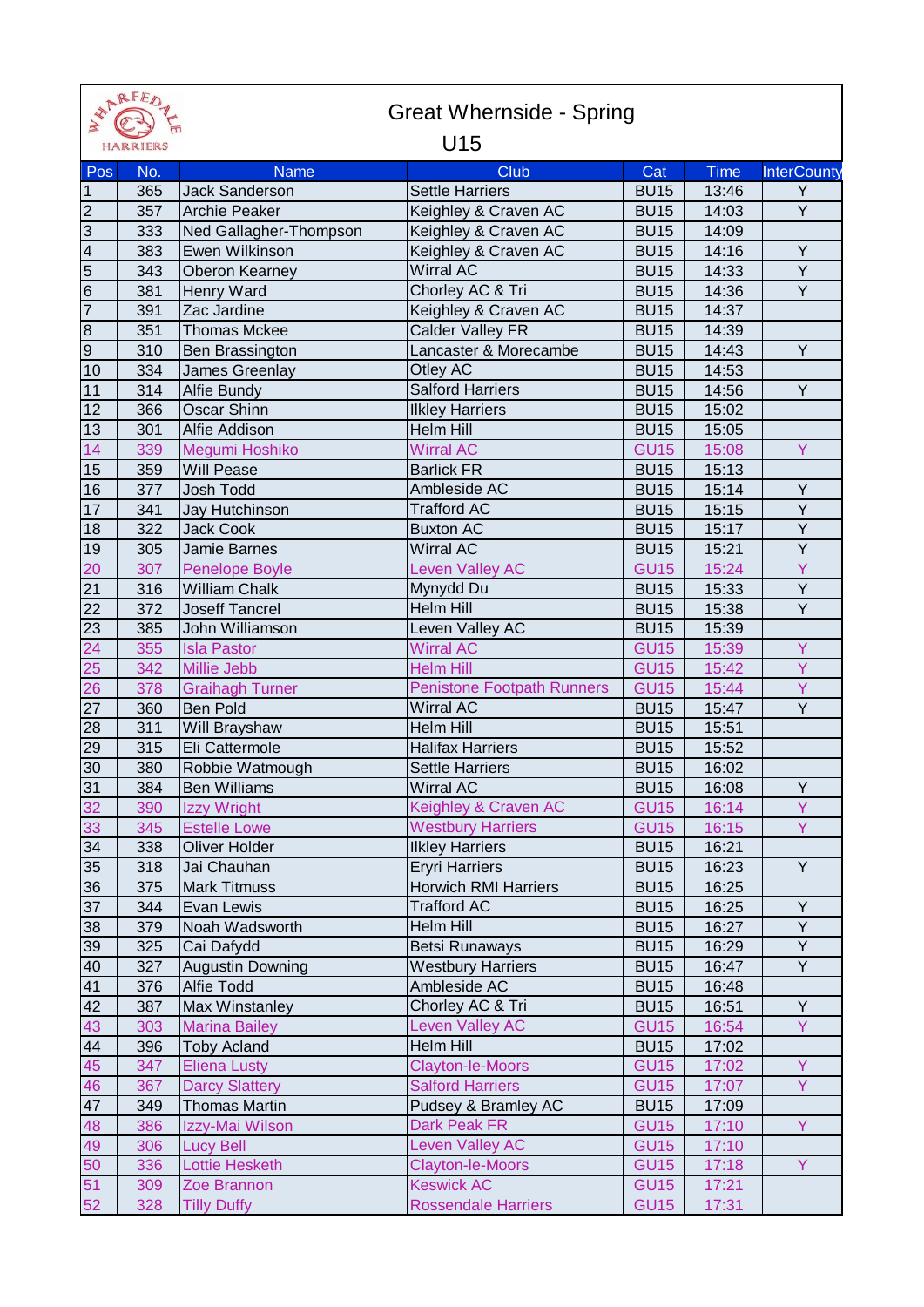| 53              | 330 | <b>Holly Fitch</b>              | <b>Wharfedale Harriers</b>          | <b>GU15</b> | 17:35 |    |
|-----------------|-----|---------------------------------|-------------------------------------|-------------|-------|----|
| 54              | 308 | <b>Cara Bradley</b>             | <b>Ambleside AC</b>                 | <b>GU15</b> | 17:36 |    |
| 55              | 361 | <b>Freddie Preece</b>           | <b>Telford AC</b>                   | <b>BU15</b> | 17:44 | Y  |
| 56              | 397 | <b>Alex Speight</b>             | <b>Kendal AAC</b>                   | <b>BU15</b> | 17:49 |    |
| 57              | 346 | <b>Felicity Lowe</b>            | <b>Westbury Harriers</b>            | <b>GU15</b> | 17:56 | Y  |
| 58              | 370 | <b>Isaac Snape</b>              | <b>Rossendale Harriers</b>          | <b>BU15</b> | 17:58 |    |
| 59              | 329 | <b>Sylvie Ellis</b>             | Denby Dale AC                       | <b>GU15</b> | 17:58 |    |
| 60              | 395 | Daniel Hood                     | <b>Skipton AC</b>                   | <b>BU15</b> | 18:00 |    |
| 61              | 392 | Wynn Standish                   | Calder Valley FR                    | <b>BU15</b> | 18:06 |    |
| 62              | 352 | <b>Alice Meredith</b>           | Mynydd Du                           | <b>GU15</b> | 18:15 | Y. |
| 63              | 358 | <b>Isla Pearman</b>             | <b>Helm Hill</b>                    | <b>GU15</b> | 18:21 |    |
| 64              | 354 | <b>Grace Mort</b>               | <b>Horwich RMI Harriers</b>         | <b>GU15</b> | 18:21 | Y  |
| 65              | 369 | <b>Lottie Smith</b>             | <b>Clayton-le-Moors</b>             | <b>GU15</b> | 18:23 | Y  |
| 66              | 323 | <b>Iolanthe Cooper</b>          | <b>Dark Peak FR</b>                 | <b>GU15</b> | 18:25 |    |
| 67              | 319 | <b>Abby Clay</b>                | <b>Bingley Harriers &amp; AC</b>    | <b>GU15</b> | 18:28 |    |
| 68              | 393 | <b>Francis Crossland</b>        | <b>Horwich RMI Harriers</b>         | <b>BU15</b> | 18:48 |    |
| 69              | 313 | Hannah Brotheridge              | <b>Eryri Harriers</b>               | <b>GU15</b> | 18:58 | Y  |
| 70              | 317 | <b>Annie Chambers</b>           | Keighley & Craven AC                | <b>GU15</b> | 19:01 |    |
| 71              | 394 | <b>Esme Stoney</b>              | <b>Ilkley Harriers</b>              | <b>GU15</b> | 19:14 |    |
| $\overline{72}$ | 364 | <b>Isabel Sanderson</b>         | <b>Helm Hill</b>                    | <b>GU15</b> | 19:17 |    |
| 73              | 382 | <b>Lucy Whelan</b>              | <b>Buxton AC</b>                    | <b>GU15</b> | 19:24 | Y  |
| 74              | 368 | Joseph Smith                    | Wharfedale Harriers                 | <b>BU15</b> | 19:33 |    |
| 75              | 324 | <b>Rachel Cudahy</b>            | <b>Buxton AC</b>                    | <b>GU15</b> | 19:36 | Y  |
| 76              | 353 | <b>Eva Mion</b>                 | <b>Running Bear Running Club</b>    | <b>GU15</b> | 19:38 | Y  |
| 77              | 320 | <b>Lily-Grace Clayton</b>       | <b>Wharfedale Harriers</b>          | <b>GU15</b> | 19:40 |    |
| 78              | 321 | <b>Hannah Cleavin</b>           | <b>Pudsey &amp; Bramley AC</b>      | <b>GU15</b> | 19:52 |    |
| 79              | 348 | <b>Emily Macpherson-Littler</b> | <b>Bowland FR</b>                   | <b>GU15</b> | 20:04 |    |
| 80              | 332 | <b>Cadi French</b>              | <b>Eryri Harriers</b>               | <b>GU15</b> | 20:20 | Y  |
| 81              | 304 | <b>Olwen Baines</b>             | <b>Eryri Harriers</b>               | <b>GU15</b> | 20:25 | Y  |
| 82              | 312 | <b>Eve Briffett</b>             | Lancaster & Morecambe               | <b>GU15</b> | 20:52 |    |
| 83              | 326 | <b>Annie Dickinson</b>          | Lancaster & Morecambe               | <b>GU15</b> | 20:54 |    |
| 84              | 362 | <b>Sofia Preece</b>             | <b>Crewe and Nantwich Running (</b> | <b>GU15</b> | 21:05 | Y  |
| 85              | 302 | <b>Tom Ashworth</b>             | Ambleside AC                        | <b>BU15</b> | 21:14 |    |
| 86              | 340 | <b>Tomoko Hoshiko</b>           | <b>Wirral AC</b>                    | <b>GU15</b> | 21:23 | Y  |
| 87              | 356 | <b>Elsie Munton</b>             | Mynydd Du                           | <b>GU15</b> | 21:25 | Ÿ  |
| 88              | 373 | <b>Isabelle Teal</b>            | <b>Wharfedale Harriers</b>          | <b>GU15</b> | 21:37 |    |
| 89              | 389 | <b>Ava Wright</b>               | <b>Clayton-le-Moors</b>             | <b>GU15</b> | 22:26 |    |
| 90              | 335 | <b>Issy Hall</b>                | Ambleside AC                        | <b>GU15</b> | 24:22 |    |
| 91              | 374 | Zach Thomas                     | Helm Hill                           | <b>BU15</b> | 25:45 |    |
|                 |     |                                 |                                     |             |       |    |
|                 |     |                                 |                                     |             |       |    |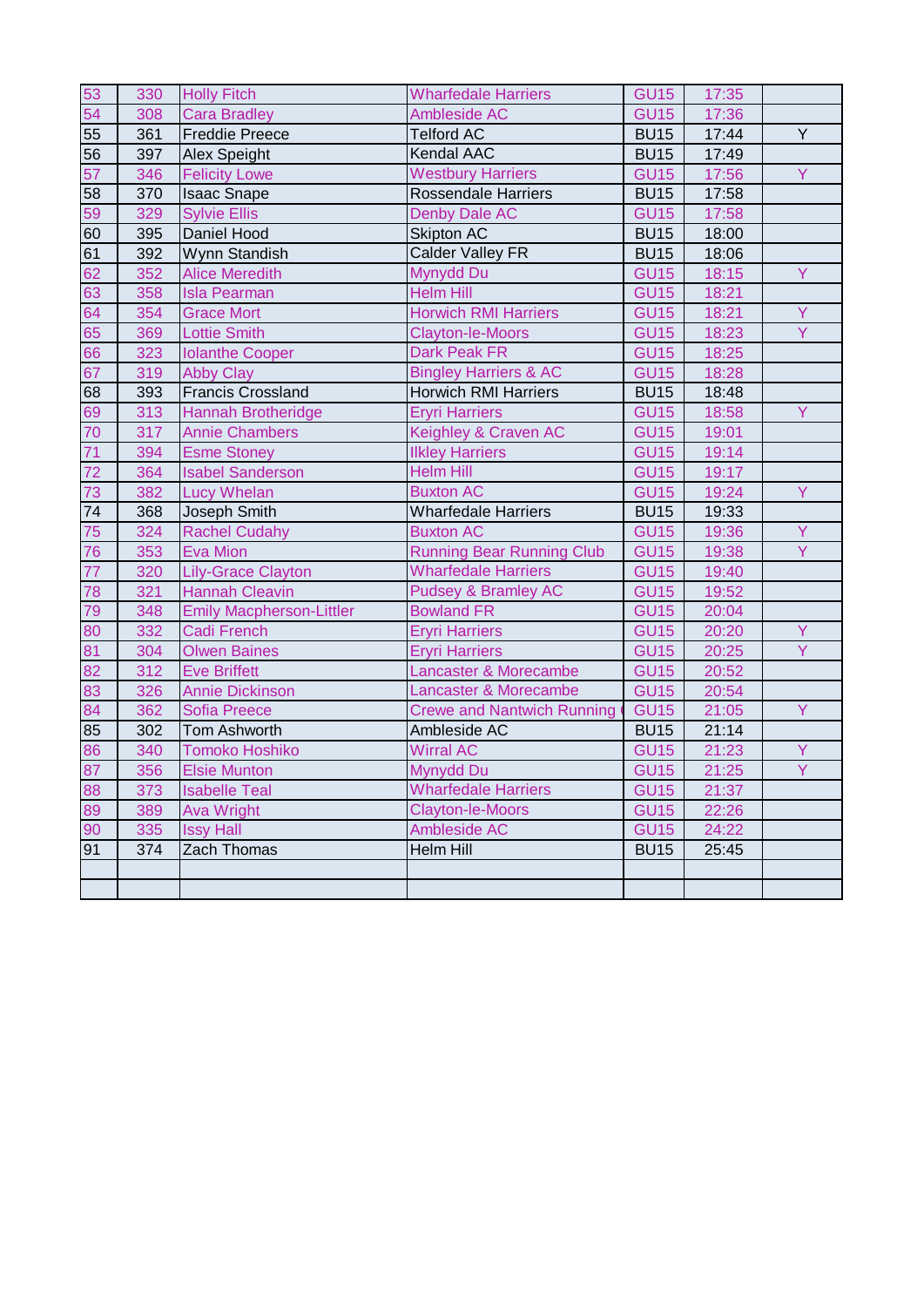| FFK      |
|----------|
| HARRIERS |

## Great Whernside - Spring

## U17

| Pos                     | No. | <b>Name</b>                | Club                          | Cat              | Time  | <b>InterCounty</b> |
|-------------------------|-----|----------------------------|-------------------------------|------------------|-------|--------------------|
| $\mathbf{1}$            | 442 | <b>Alex Poulston</b>       | <b>Wirral AC</b>              | <b>BU17</b>      | 20:17 | Y                  |
| $\overline{c}$          | 460 | <b>Lachlan Wills</b>       | <b>Wharfedale Harriers</b>    | <b>BU17</b>      | 20:50 |                    |
| $\overline{3}$          | 415 | Jonah Cooper               | Dark Peak FR                  | <b>BU17</b>      | 21:08 | Y                  |
| $\overline{\mathbf{4}}$ | 439 | Joseph Ormrod              | <b>Rossendale Harriers</b>    | <b>BU17</b>      | 21:30 | Y                  |
| $\overline{5}$          | 403 | Rowan Ashworth             | Ambleside AC                  | <b>BU17</b>      | 21:32 | Y                  |
| 6                       | 441 |                            |                               |                  |       | $\overline{Y}$     |
| $\overline{7}$          |     | <b>Charlie Pickens</b>     | Calder Valley FR              | <b>BU17</b>      | 21:47 | $\overline{Y}$     |
|                         | 408 | James Brassington          | Lancaster & Morecambe         | <b>BU17</b>      | 21:58 | $\overline{Y}$     |
| $\infty$                | 461 | Michael Wood               | <b>Macclesfield Harriers</b>  | <b>BU17</b>      | 22:05 | $\overline{Y}$     |
| О)                      | 437 | Tom Murphy                 | Chorley AC & Tri              | <b>BU17</b>      | 22:06 |                    |
| 10                      | 428 | Mylo Jewell                | <b>Cumberland FR</b>          | <b>BU17</b>      | 22:12 |                    |
| 11                      | 430 | Jack Lamb                  | <b>Blackburn Harriers</b>     | <b>BU17</b>      | 22:23 |                    |
| 12                      | 438 | Oliver Oldham              | Leven Valley AC               | <b>BU17</b>      | 22:27 | Y                  |
| 13                      | 417 | <b>Finlay Cullen</b>       | <b>Maldwyn Harriers</b>       | <b>BU17</b>      | 22:27 | Y                  |
| 14                      | 405 | Georgia Bell               | <b>Leven Valley AC</b>        | <b>GU17</b>      | 22:31 | Ÿ                  |
| 15                      | 423 | <b>Beca Haf Bown</b>       | Menai T&F                     | <b>GU17</b>      | 22:40 | Y                  |
| 16                      | 420 | <b>Zico Field</b>          | Gala Harriers                 | <b>BU17</b>      | 22:47 | $\overline{Y}$     |
| 17                      | 431 | <b>Amelie Lane</b>         | <b>Wharfedale Harriers</b>    | <b>GU17</b>      | 22:48 | Y                  |
| 18                      | 425 | <b>Isabel Holt</b>         | <b>Blackburn Harriers</b>     | <b>GU17</b>      | 22:52 | Ÿ                  |
| 19                      | 410 | <b>Archie Budding</b>      | <b>Ilkley Harriers</b>        | <b>BU17</b>      | 22:56 | Y                  |
| 20                      | 464 | Leo Illstone               | <b>Calder Valley FR</b>       | <b>BU17</b>      | 22:58 |                    |
| $\overline{21}$         | 454 | <b>Adam Varey</b>          | <b>Border Harriers</b>        | <b>BU17</b>      | 22:59 | $\overline{Y}$     |
| 22                      | 466 | <b>Oliver Bailey</b>       | <b>Staffs Moorlands AC</b>    | <b>BU17</b>      | 23:03 |                    |
| 23                      | 447 | Ben Sergeant               | <b>Eryri Harriers</b>         | <b>BU17</b>      | 23:07 | $\overline{Y}$     |
| 24                      | 433 | Euan Logue                 | Calder Valley FR              | <b>BU17</b>      | 23:25 |                    |
| 25                      | 411 | Luke Carrington            | <b>Trafford AC</b>            | <b>BU17</b>      | 23:44 | Y                  |
| 26                      | 422 | Henry Graham               | <b>Wirral AC</b>              | <b>BU17</b>      | 23:57 | Y                  |
| 27                      | 412 | Will Cattermole            | <b>Halifax Harriers</b>       | BU <sub>17</sub> | 24:05 |                    |
| 28                      | 409 | Aston Brogden              | Otley AC                      | <b>BU17</b>      | 24:12 | $\overline{Y}$     |
| 29                      | 467 | Nathan Hird                | <b>Wharfedale Harriers</b>    | <b>BU17</b>      | 24:13 |                    |
| 30                      | 465 | Logan McCredie             | <b>Barlick FR</b>             | <b>BU17</b>      | 24:16 |                    |
| 31                      | 453 | Ollie Teasdale             | <b>Eryri Harriers</b>         | <b>BU17</b>      | 24:48 | Y                  |
| 32                      | 435 | <b>Mackenzie McCourt</b>   | <b>Maldwyn Harriers</b>       | <b>GU17</b>      | 24:49 | Y                  |
| 33                      | 457 | Imogen Wharton             | <b>Warrington AC</b>          | <b>GU17</b>      | 24:56 | Ÿ                  |
| 34                      | 463 | Otis Brooks                | <b>Wharfedale Harriers</b>    | <b>BU17</b>      | 25:23 |                    |
| 35                      | 459 | <b>Megan Wilkinson</b>     | Keighley & Craven AC          | <b>GU17</b>      | 25:50 | Y                  |
| 36                      | 421 | Sophie Fludger             | <b>Wirral AC</b>              | <b>GU17</b>      | 26:06 | Y                  |
| 37                      | 469 | <b>Grace Longden</b>       | <b>Buxton AC</b>              | <b>GU17</b>      | 26:18 | Y.                 |
| 38                      | 470 | <b>Evie Taylor</b>         | <b>Blackburn Harriers</b>     | <b>GU17</b>      | 26:23 | Y                  |
| 39                      | 426 | <b>Constance Jenneson</b>  | <b>Buxton AC</b>              | <b>GU17</b>      | 26:41 | Y.                 |
| 40                      | 402 | Olivia Aldham              | <b>Wharfedale Harriers</b>    | <b>GU17</b>      | 26:46 |                    |
| 41                      | 413 | <b>Charlotte Chambers</b>  | Keighley & Craven AC          | <b>GU17</b>      | 26:52 | Y                  |
| 42                      | 445 | <b>Libby Rickerby</b>      | Chorley AC & Tri              | <b>GU17</b>      | 26:54 | Y.                 |
| 43                      | 414 | George Chambers            | Unattached                    | <b>BU17</b>      | 27:30 |                    |
| 44                      | 450 | <b>Sarah Smith</b>         | <b>Wirral AC</b>              | <b>GU17</b>      | 27:39 | Y.                 |
| 45                      | 424 | <b>Anwen Hockley</b>       | <b>Eryri Harriers</b>         | <b>GU17</b>      | 27:55 | Y.                 |
| 46                      | 471 | <b>Beth Rogers</b>         | <b>Ilkley Harriers</b>        | <b>GU17</b>      | 28:00 |                    |
| 47                      | 455 | Poppi Watson               | Chorley AC & Tri              | <b>GU17</b>      | 28:14 |                    |
| 48                      | 458 | <b>Charlotte Wilkinson</b> | <b>Horwich RMI Harriers</b>   | <b>GU17</b>      | 28:27 | Y                  |
| 49                      | 462 | <b>Vicky Woof</b>          | <b>Howgill Harriers</b>       | <b>GU17</b>      | 28:46 | Y.                 |
| 50                      | 404 | <b>Bella Backhouse</b>     | <b>Salford Harriers</b>       | <b>GU17</b>      | 29:05 |                    |
| 51                      | 449 | <b>Evie Smith</b>          | <b>Wirral AC</b>              | <b>GU17</b>      | 29:13 | Y                  |
| 52                      | 440 | <b>Lily Philbin</b>        | <b>Bolton United Harriers</b> | <b>GU17</b>      | 29:18 | Y.                 |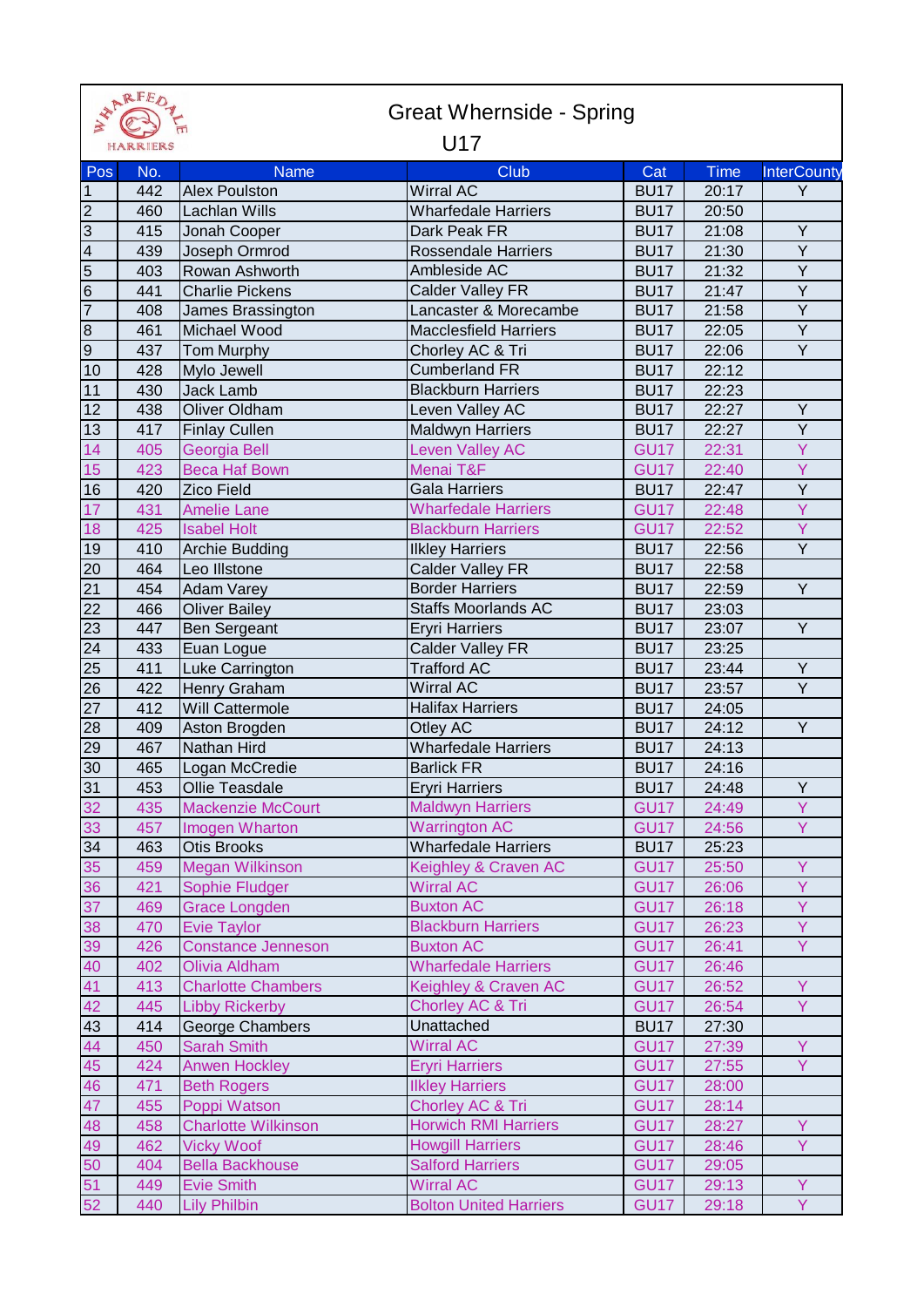| 53 | 452 | <b>Olivia Swarbrick</b> | <b>Cumberland FR</b>        | <b>GU17</b> | 29:47      |  |
|----|-----|-------------------------|-----------------------------|-------------|------------|--|
| 54 | 448 | Reuben Shamim           | Pudsey & Bramley AC         | <b>BU17</b> | 30:21      |  |
| 55 | 443 | <b>Emma Poulston</b>    | <b>Wirral AC</b>            | GU17        | 30:34      |  |
| 56 | 407 | <b>Emma Bradley</b>     | <b>Horwich RMI Harriers</b> | <b>GU17</b> | 30:40      |  |
| 57 | 416 | <b>Rebecca Cudahy</b>   | <b>Buxton AC</b>            | GU17        | 31:02      |  |
| 58 | 436 | Jayde Mcgregor          | <b>Halifax Harriers</b>     | <b>GU17</b> | <b>DNF</b> |  |
|    |     |                         |                             |             |            |  |
|    |     |                         |                             |             |            |  |